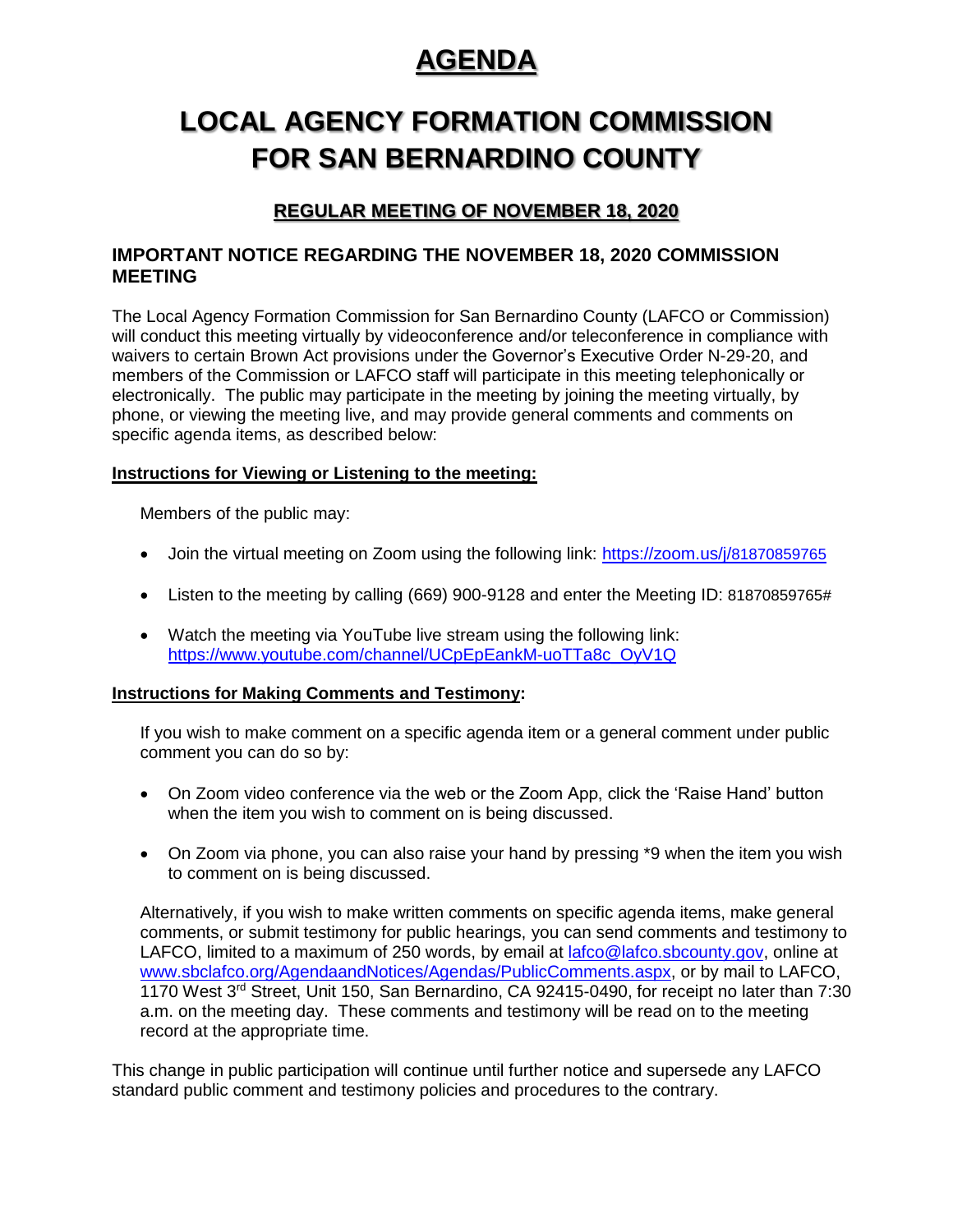# **9:00 A.M. – CALL TO ORDER – FLAG SALUTE**  9·00 AM -CA

**ANNOUNCEMENT:** Anyone present at the hearing who is involved with any of the changes of organization to be considered and who has made a contribution of more than \$250 in the past twelve (12) months to any member of the Commission will be asked to state for the record the Commission member to whom the contribution has been made and the matter of consideration with which they are involved.

## **CONSENT ITEMS:** CON

The following consent items are expected to be routine and non-controversial and will be acted upon by the Commission at one time without discussion, unless a request has been received prior to the hearing to discuss the matter.

- 1. Approval of Minutes for Regular Meeting of September 16, 2020
- 2. Approval of Executive Officer's Expense Report
- 3. Ratify Payments as Reconciled and Note Cash Receipts for the Months of August and September 2020
- 4. First Quarter Financial Review for Period July 1 through September 30, 2020
- 5. Consent Items Deferred for Discussion

## <u>PUBLIC HEARING ITEMS:</u>

6. Consideration of: (1) CEQA Exemption for LAFCO 3245 and (2) LAFCO 3245 – Countywide Service Review of Public Cemetery Districts

## **DISCUSSION ITEMS:** ION ITEM ·

7. LAFCO SC#454– Request for Exemption from the Provisions of Government Code Section 56133 for Agreement between Big Bear City Community Services District and the City of Big Bear Lake Department of Water and Power

## **INFORMATION ITEMS:** INFORMATION ITEMS:

- 8. Legislative Oral Report
- 9. Executive Officer's Oral Report

#### 10. Commissioner Comments

(This is an opportunity for Commissioners to comment on issues not listed on the agenda, provided that the subject matter is within the jurisdiction of the Commission and that no action may be taken on off-agenda items unless authorized by law.)

#### 11. Comments from the Public

(By Commission policy, the public comment period is limited to five minutes per person for comments related to other items under the jurisdiction of LAFCO not on the agenda.)

The Commission may adjourn for lunch from 12:00 to 1:30 p.m. The Commission may take action on any item listed in this Agenda whether or not it is listed for Action. In its deliberations, the Commission may make appropriate changes incidental to the above-listed proposals.

Materials related to an item on this Agenda submitted to the Commission or prepared after distribution of the agenda packet will be available for public inspection in the LAFCO office at 1170 West Third Street, Unit 150, San Bernardino, during normal business hours, on the LAFCO website at **www.sbclafco.org**, and at the hearing.